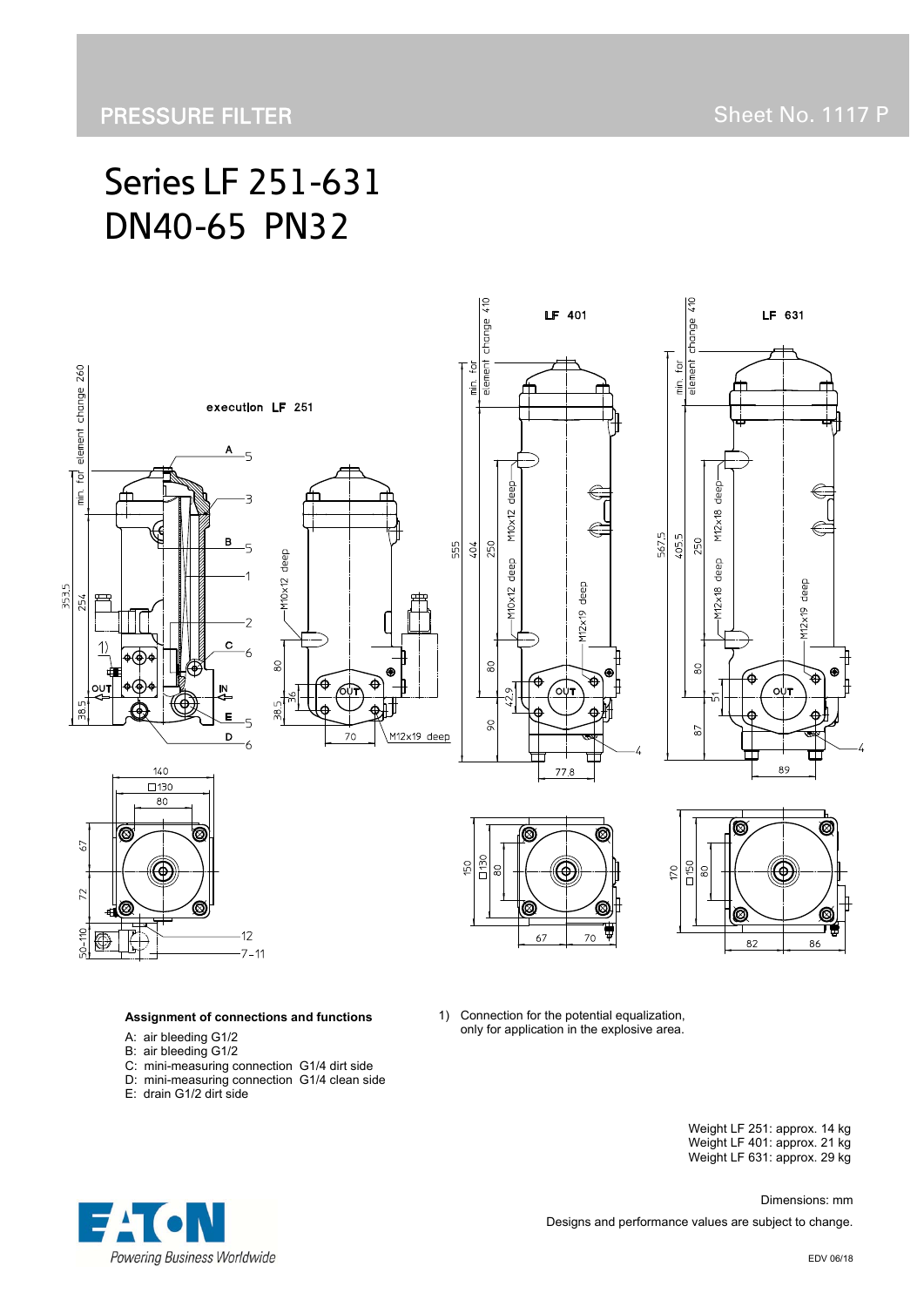## Pressure Filter Series LF 251-631 DN40-65 PN32

#### **Description:**

In-line filters of the type LF 251-631 are suitable for a working pressure up to 32 bar. Pressure peaks are absorbed with a sufficient margin of safety. It can be used as suction filter, pressure filter and return-line filter.

The filter element consists of star-shaped, pleated filter material, which is supported on the inside by a perforated core tube and is bonded to the end caps with a high-quality adhesive. The flow direction is from outside to inside.

For cleaning the stainless steel mesh element (see special leaflets 21070-4 and 39448-4) or changing the filter element, remove the cover and take out the element. The mesh elements are not guaranteed to maintain 100% performance after cleaning.

For filtration finer than 40 μm, use the disposable elements made of microglass. Filter elements as fine as 5 μm(c) are available; finer filter elements are available upon request.

Eaton filter elements are known for a high intrinsic stability and an excellent filtration capability, a high dirtretaining capacity and a long service life.

Eaton filter can be used for petroleum-based fluids, HW emulsions, water glycols, most synthetic fluids and lubrication fluids. Consult factory for specific fluid applications.

Ship classifications available upon request.

#### **Type index:**

### **Complete filter:** (ordering example)

| CONDICIATION (ordering example) |                                                                                                                                    |                                                                                                                                |  |  |  |  |  |  |  |
|---------------------------------|------------------------------------------------------------------------------------------------------------------------------------|--------------------------------------------------------------------------------------------------------------------------------|--|--|--|--|--|--|--|
| 1                               | 2                                                                                                                                  | LF. 401.10VG. 30. E. P. -. FS. 8.<br>AE<br>5<br>9<br>10 <sup>1</sup><br>4<br>8<br>11 <sup>1</sup><br>3<br>6<br>12 I<br>13<br>7 |  |  |  |  |  |  |  |
| 1                               | series:                                                                                                                            |                                                                                                                                |  |  |  |  |  |  |  |
|                                 | LF                                                                                                                                 | $=$ in-line filter                                                                                                             |  |  |  |  |  |  |  |
| 2                               |                                                                                                                                    | nominal size: 251, 401, 631                                                                                                    |  |  |  |  |  |  |  |
| 3                               | filter-material:                                                                                                                   |                                                                                                                                |  |  |  |  |  |  |  |
|                                 | 130G, 80G, 40G, 25G stainless steel wire mesh<br>25VG, 16VG, 10VG, 6VG, 3VG microglass<br>25API, 10API microglass according to API |                                                                                                                                |  |  |  |  |  |  |  |
| 4                               |                                                                                                                                    | filter element collapse rating:                                                                                                |  |  |  |  |  |  |  |
|                                 | 30                                                                                                                                 | $\Delta p$ 30 bar<br>=                                                                                                         |  |  |  |  |  |  |  |
| 5                               |                                                                                                                                    | filter element design:                                                                                                         |  |  |  |  |  |  |  |
|                                 | E                                                                                                                                  | single end open<br>$=$                                                                                                         |  |  |  |  |  |  |  |
|                                 | S<br>S1                                                                                                                            | = with bypass valve $\Delta p$ 2,0 bar                                                                                         |  |  |  |  |  |  |  |
|                                 |                                                                                                                                    | = with bypass valve $\Delta p$ 3,5 bar                                                                                         |  |  |  |  |  |  |  |
| 6                               | sealing material:<br>P<br>Nitrile (NBR)<br>=                                                                                       |                                                                                                                                |  |  |  |  |  |  |  |
|                                 | v                                                                                                                                  | Viton (FPM)<br>$=$                                                                                                             |  |  |  |  |  |  |  |
| 7                               |                                                                                                                                    | filter element specification:                                                                                                  |  |  |  |  |  |  |  |
|                                 | standard<br>$=$                                                                                                                    |                                                                                                                                |  |  |  |  |  |  |  |
|                                 | VA<br>IS <sub>06</sub>                                                                                                             | stainless steel<br>$=$<br>= for HFC application, see sheet-no. 31601                                                           |  |  |  |  |  |  |  |
| 8                               |                                                                                                                                    | process connection::                                                                                                           |  |  |  |  |  |  |  |
|                                 | <b>FS</b>                                                                                                                          | = SAE-flange connection 3000 PSI                                                                                               |  |  |  |  |  |  |  |
| 9                               |                                                                                                                                    | process connection size:                                                                                                       |  |  |  |  |  |  |  |
|                                 | 7                                                                                                                                  | $1\frac{1}{2}$<br>(LF 251)<br>$=$                                                                                              |  |  |  |  |  |  |  |
|                                 | 8                                                                                                                                  | 2 <sup>u</sup><br>(LF 401)<br>$=$                                                                                              |  |  |  |  |  |  |  |
|                                 | 9                                                                                                                                  | $= 2\frac{1}{2}$<br>(LF 631)                                                                                                   |  |  |  |  |  |  |  |
|                                 |                                                                                                                                    | 10   filter housing specification:<br>standard<br>$=$                                                                          |  |  |  |  |  |  |  |
| 11                              |                                                                                                                                    | pressure vessel specification:                                                                                                 |  |  |  |  |  |  |  |
|                                 |                                                                                                                                    | standard (PED 2014/68/EU)<br>$=$                                                                                               |  |  |  |  |  |  |  |
|                                 | IS20                                                                                                                               | = ASME VIII Div.1 with ASME equivalent material,<br>see sheet-no. 55217 (max. operating pressure 16 bar)                       |  |  |  |  |  |  |  |
|                                 | $12$ internal value:                                                                                                               |                                                                                                                                |  |  |  |  |  |  |  |

12 **internal valve:**   $=$  without

13 **clogging indicator or clogging sensor:**

- = without
- AOR = visual, see sheet-no.1606
	- AOC = visual, see sheet-no.1606
- AE = visual-electric, see sheet-no.1609
- OP = visual, see sheet-no.1628
	- OE = visual-electric, see sheet-no.1628
	- VS5 = electronic, see sheet-no.1641

To add an indicator/sensor to your filter, use the corresponding indicator data sheet to find the indicator details and add them to the filter assembly model code.

#### **Filter element:** (ordering example)

| 01NL, 400, 10VG, 30, E, P, - |             |  |  |  |
|------------------------------|-------------|--|--|--|
|                              | 2 3 4 5 6 7 |  |  |  |

1 **series:**

01NL = standard filter element according to DIN 24550, T3

2 **nominal size:** 250, 400, 630

3 | - 7 | see type index complete filter

#### **Accessories:**

- gauge port and bleeder connection, see sheet-no. 1650
- drain- and bleeder connection, see sheet-no. 1651
- SAE-counter flanges, see sheet-no. 1652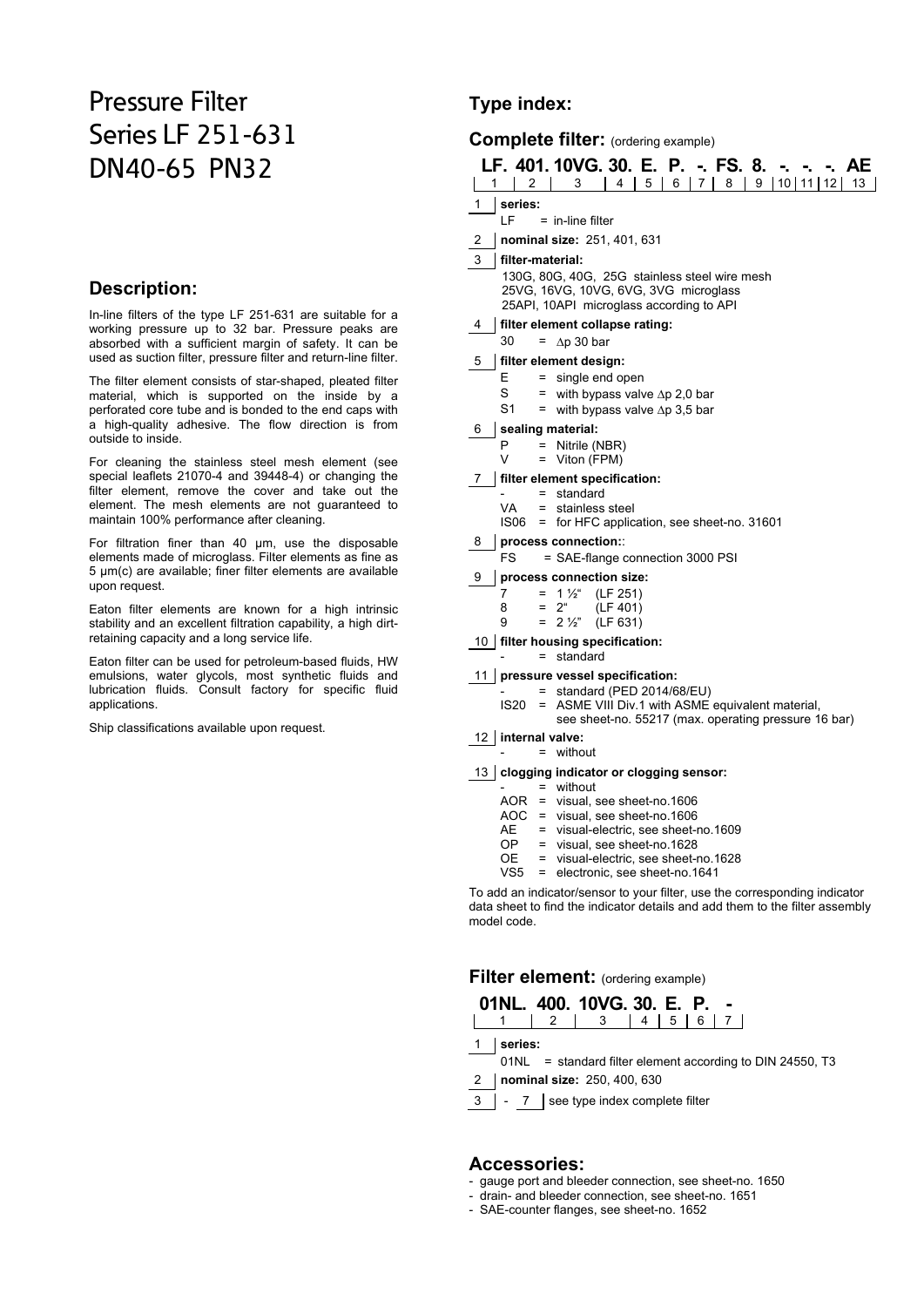#### **Technical data:**

| design temperature:                | $-10$ °C to $+100$ °C                                    |
|------------------------------------|----------------------------------------------------------|
| operating temperature:             | $-10$ °C to +80 °C                                       |
| operating medium:                  | mineral oil, other media on request                      |
| max. operating pressure:           | 32 bar                                                   |
| test pressure:                     | 64 bar                                                   |
| max. operating pressure with IS20: | 16 bar                                                   |
| test pressure with IS20:           | 32 bar                                                   |
| process connection:                | SAE-flange connection 3000 PSI                           |
| housing material:                  | EN-GJS-400-18-LT                                         |
| sealing material:                  | Nitrile (NBR) or Viton (FPM), other materials on request |
| installation position:             | vertical                                                 |
| measuring connections:             | $G\frac{1}{4}$                                           |
| drain- and bleeder connections:    | G $\frac{1}{2}$                                          |
| volume tank LF 251:                | 2.41                                                     |
| LF 401:                            | 3,61                                                     |
| LF 631:                            | 5,31                                                     |

Classified under the Pressure Equipment Directive 2014/68/EU for mineral oil (fluid group 2), Article 4, Para. 3. Classified under ATEX Directive 2014/34/EU according to specific application (see questionnaire sheet-no. 34279-4).

#### **Pressure drop flow curves:**

#### **Filter calculation/sizing**

The pressure drop of the assembly at a given flow rate Q is the sum of the housing ∆p and the element ∆p and is calculated as follows:

 $\Delta p$  *assembly* =  $\Delta p$  *housing* +  $\Delta p$  *element*  $\Delta p$  *housing* = (see  $\Delta p$  = f (Q) - characteristics)

$$
\Delta p_{Element}(mbar) = Q\,\left(\frac{l}{min}\right)\, \chi\,\, \frac{MSK}{10}\!\left(\frac{mbar}{l/min}\right)\, \chi\,\, \nu\left(\frac{mm^2}{s}\right)\, \chi\,\, \frac{p}{0.876}\,\left(\frac{kg}{dm^3}\right)
$$

For ease of calculation our Filter Selection tool is available online at www.eatonpowersource.com/calculators/filtration/

#### **Material gradient coefficients (MSK) for filter elements**

The material gradient coefficients in psi/gpm apply to mineral oil (HLP) with a density of 0,876 kg/dm<sup>3</sup> and a kinematic viscosity of 30 mm²/s (139 SUS). The pressure drop changes proportionally to the change in kinematic viscosity and density.

| ιF. | VG    |       |       |       |             | G      |        |        |        | API   |       |  |
|-----|-------|-------|-------|-------|-------------|--------|--------|--------|--------|-------|-------|--|
|     | 3VG   | 6VG   | 10VG  | 16VG  | <b>25VG</b> | 25G    | 40G    | 80G    | 130G   | 10API | 25API |  |
| 251 | 0.931 | 0.646 | 0.414 | 0.360 | 0.246       | 0.0277 | 0.0258 | 0.0177 | 0.0131 | 0.212 | 0,097 |  |
| 401 | 0.571 | 0.397 | 0.254 | 0.221 | 0.151       | 0.0169 | 0.0158 | 0.0108 | 0.0080 | 0.130 | 0,059 |  |
| 631 | 0,436 | 0,303 | 0.194 | 0.169 | 0,115       | 0.0142 | 0,0132 | 0.0091 | 0.0067 | 0.099 | 0,045 |  |

#### **∆p = f(Q) – characteristics according to ISO 3968**

The pressure drop characteristics apply to mineral oil (HLP) with a density of 0,876 kg/dm<sup>3</sup>. The pressure drop changes proportionally to the density.